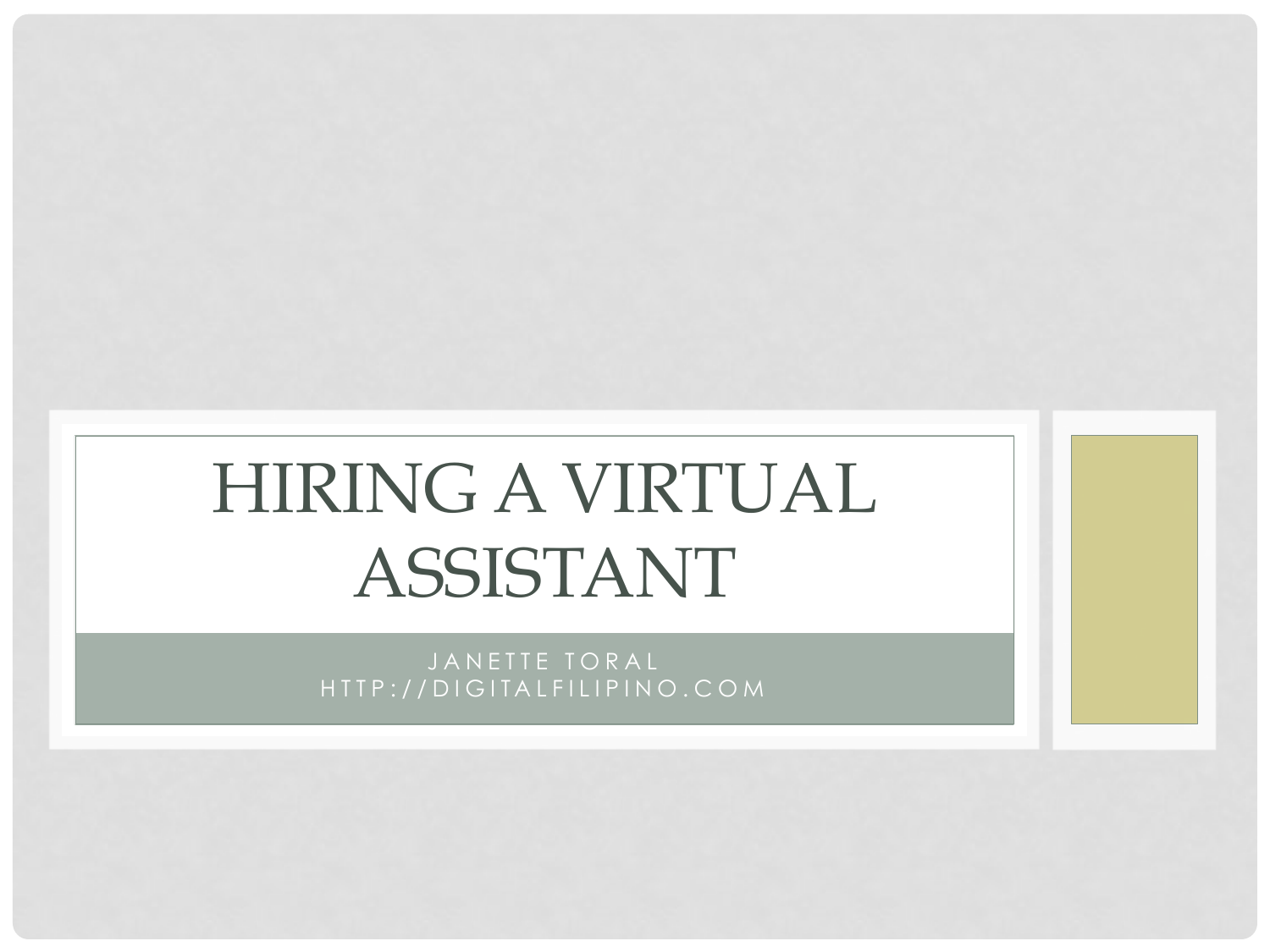### WHY GET A VIRTUAL ASSISTANT?

- No employee-employer relationship.
- Can hire-fire as needed especially if performance is below target.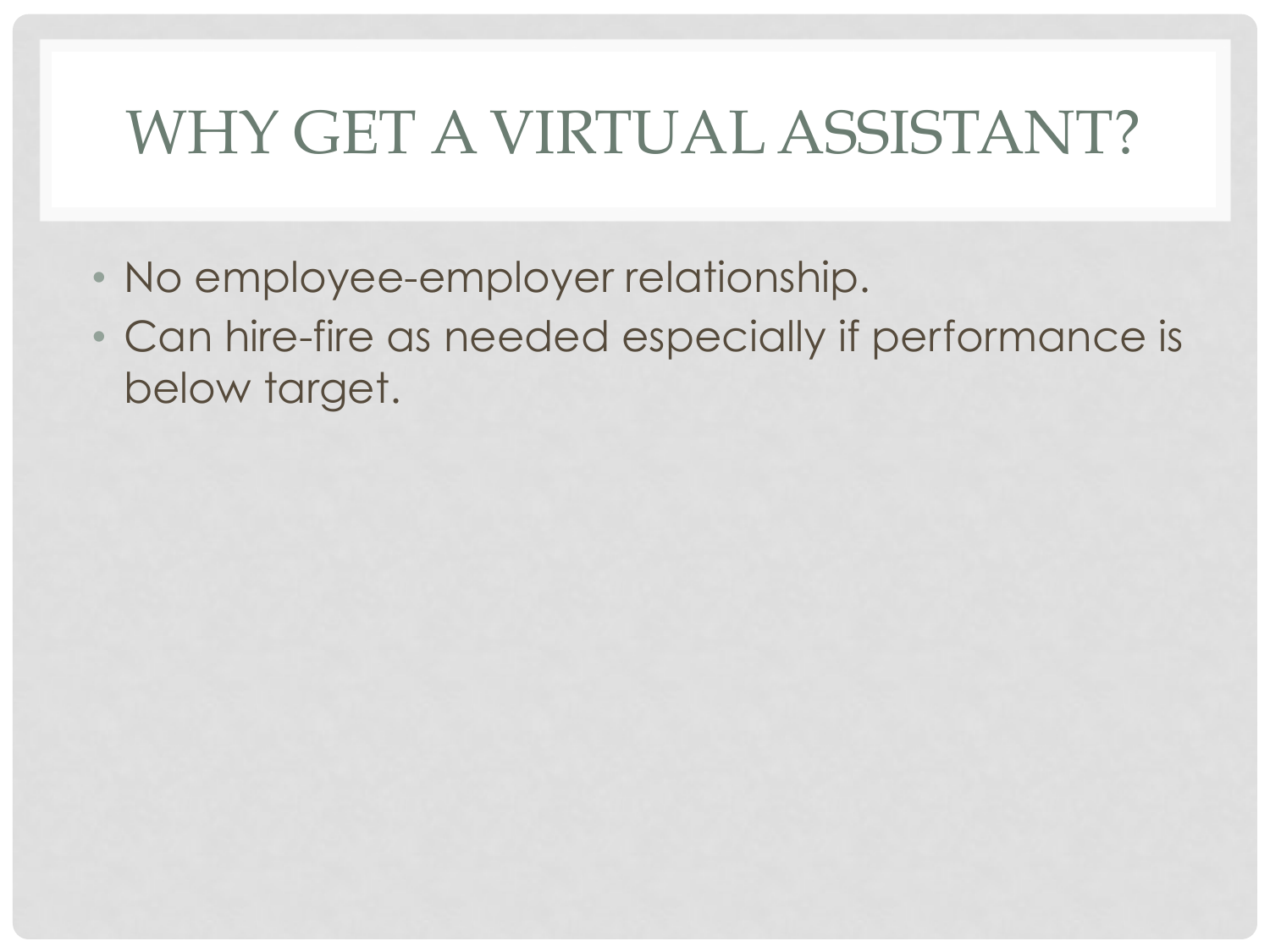#### WHEN DO YOU NEED A VIRTUAL ASSISTANT?

- Administrative
	- Errands
	- Tax filing
	- Billing and collection
	- Supplier management
- Budget
	- P5k to P10k per month (including accountant)
- Sales / Marketing
	- Email marketing
	- Proposal submission
	- Blog marketing
	- Social media promotion
	- Blogger relations
	- Research
- Budget
	- P5k and up with incentives
	- Bottomline driven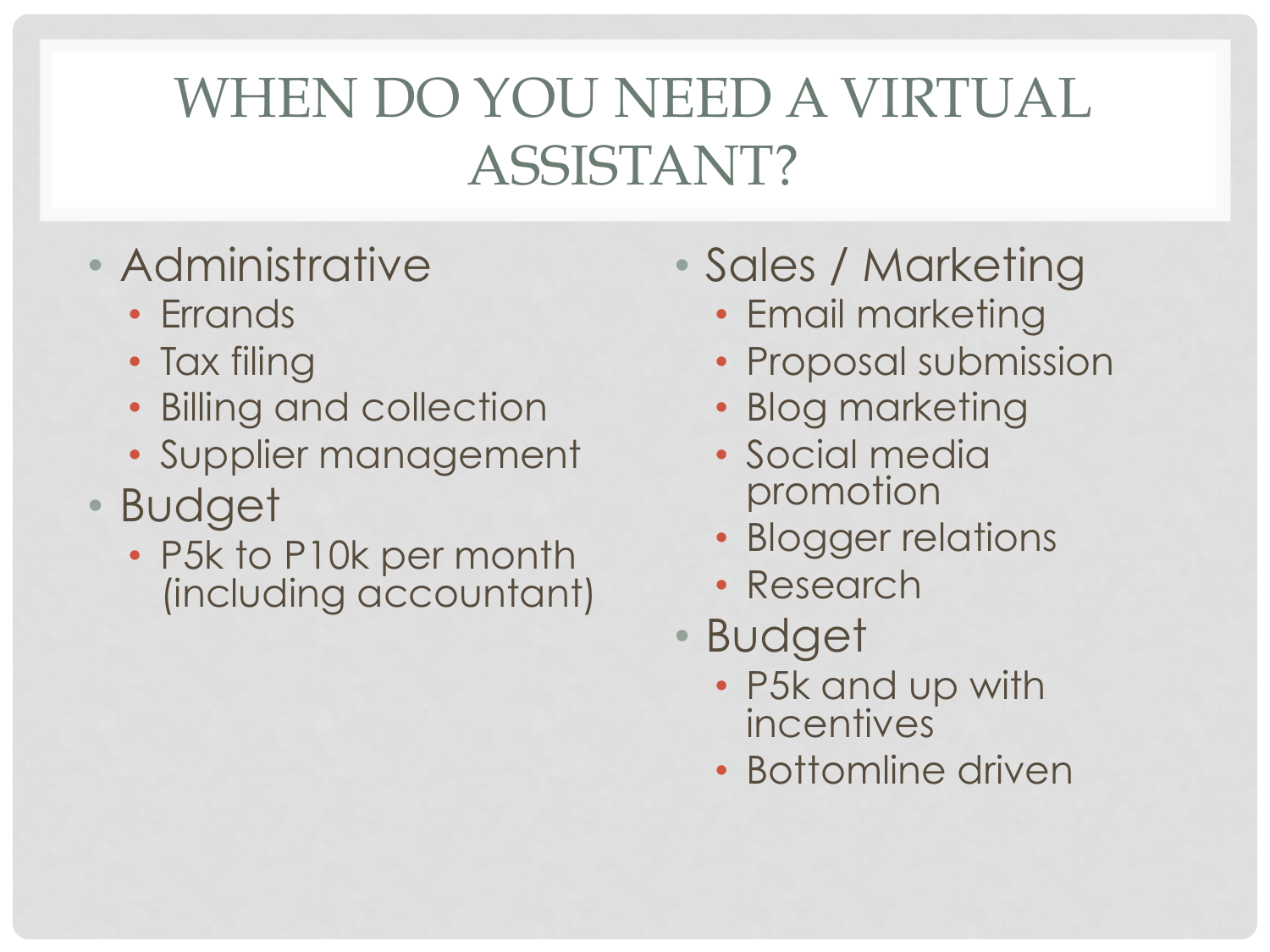#### WHEN DO YOU NEED A VIRTUAL ASSISTANT?

- Technical
	- Fix and update website.
	- Explore new technologies.
	- Technical trials
- Budget
	- P5k and up
	- Higher if they spend at least 10 hours a week on your site.

#### • Graphics

- Presentation editing
- Infographic
- Video shoot and editing
- Budget
	- P5k and up
	- Higher if they create shoot videos weekly for you.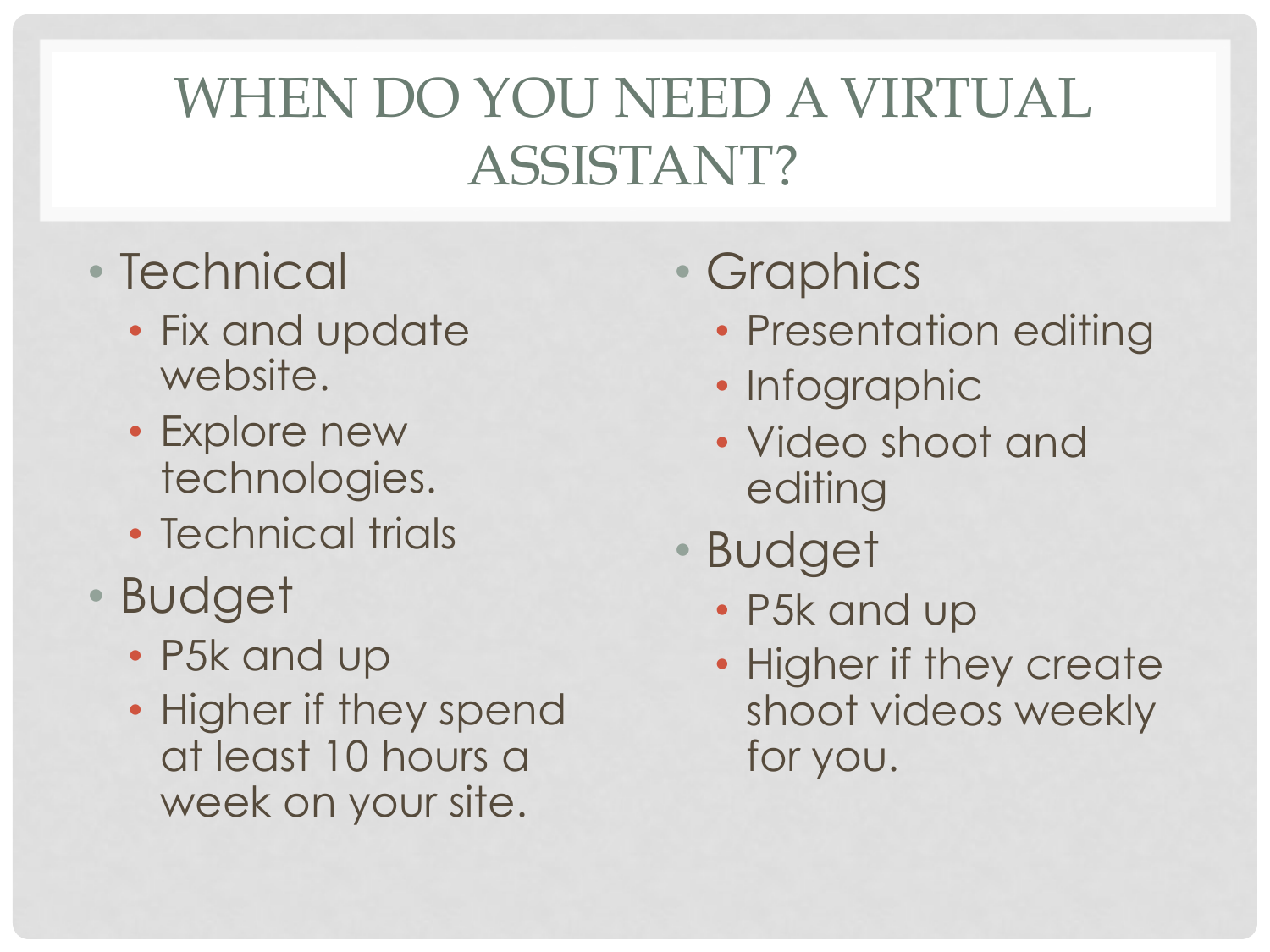# PROJECT BASED CONTRACTORS

- Bloggers / writers
	- Blog post writing
	- Push for referrals.
- Budget
	- P500 and up per blog post.
- Social media team
	- Event coverage
	- Event invites
	- Content promotion
	- Bloggers handling
	- Campaign management
- Budget
	- P20k and up.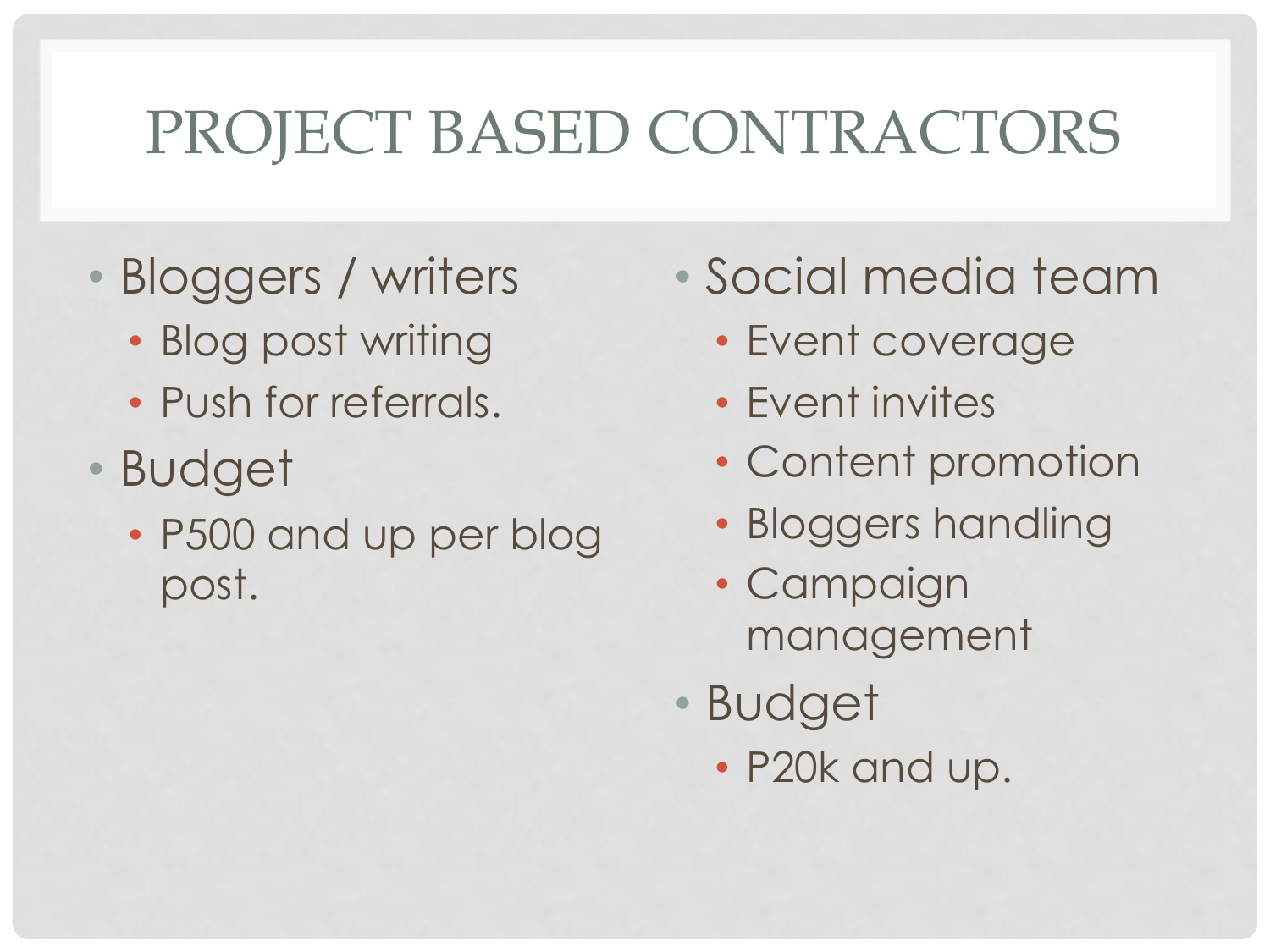## HIRING TIPS

- Reputation (administrative)
- Showcase of own site / body of work
	- Administrative
	- Technical
	- Graphics
- Agree on data privacy and competition policy.